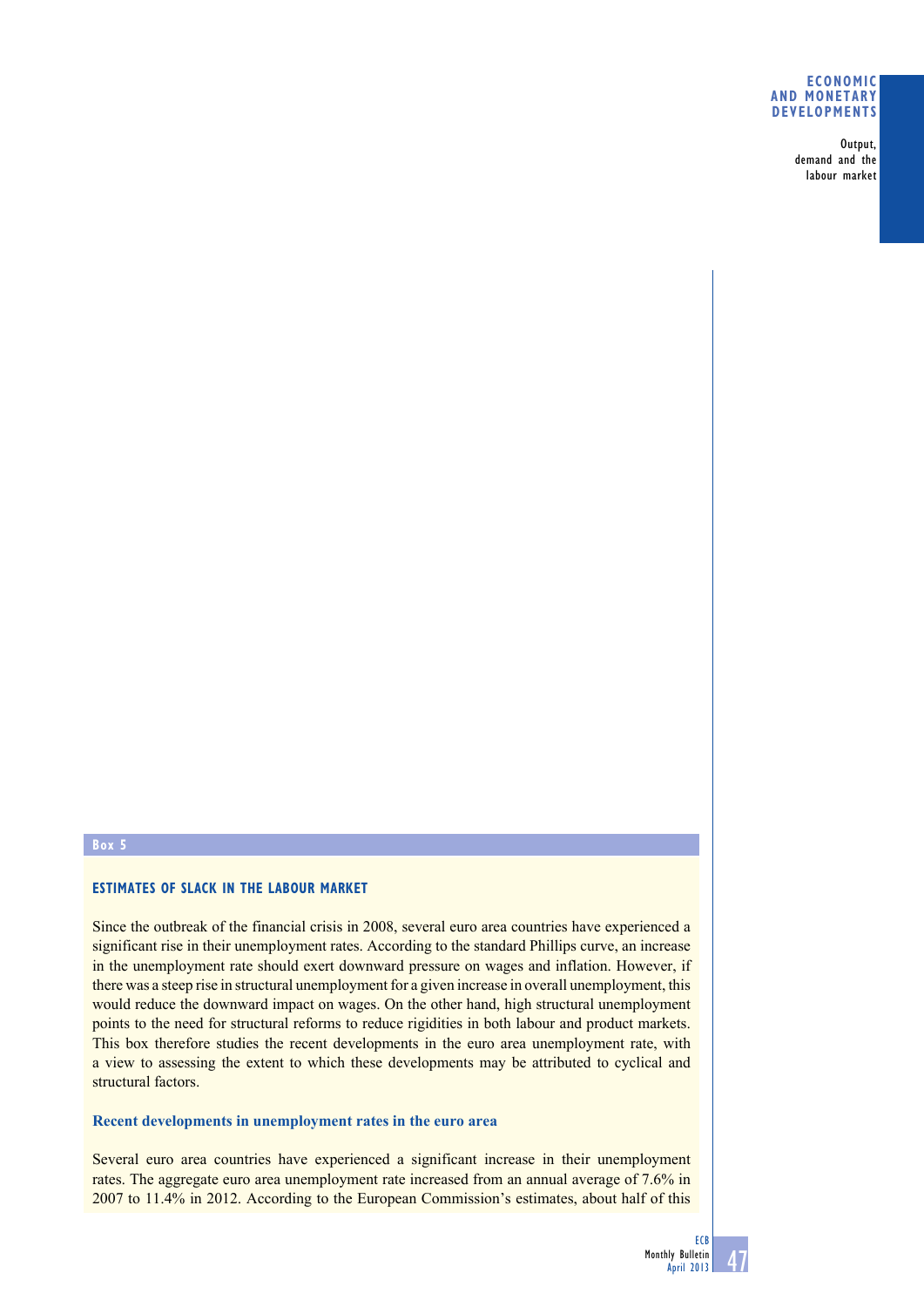

February 2013 European Commission Economic Forecast and November 2012 OECD Economic Outlook. Note: Projections for the unemployment rate are those of the European Commission.

48

ECB Monthly Bulletin April 2013

Sources: October 2012 IMF World Economic Outlook, February 2013 European Commission Economic Forecast and November 2012 OECD Economic Outlook.

3.8 percentage point rise is due to an increase in structural unemployment<sup>1</sup>. A similar picture emerges from the estimates of the NAIRU by other international institutions (see Chart A).

The difference between the actual unemployment rate and the structural component reflects the so-called unemployment gap, which denotes the slack in the labour market (see Chart B).

However, the extent to which the recent rise in unemployment is assessed to be structural varies considerably across countries. In some countries, both the actual unemployment rate and the estimated structural unemployment rate have changed little (Belgium, Austria and the Netherlands) or have decreased (Germany). In other countries, especially those most affected by the crisis (namely Ireland, Greece, Spain, Cyprus and Portugal), the rise in both actual unemployment and estimated structural unemployment has been particularly large (see Chart  $C<sup>2</sup>$ ).

The rate of structural unemployment is expected to remain at elevated levels or even increase further in the short term. For 2014 the estimates of the European Commission, the IMF and the OECD range between 9% and 11%, with particularly high levels for countries such as Spain, Greece, Portugal and Ireland.

<sup>1</sup> Throughout this box, the term "structural unemployment" is used to refer to the Non-Accelerating Inflation Rate of Unemployment (NAIRU).

<sup>2</sup> For further information on structural unemployment, see also the 2012 Structural Issues Report entitled "Euro area labour markets and the crisis", *Occasional Paper Series*, No 138, ECB, October 2012.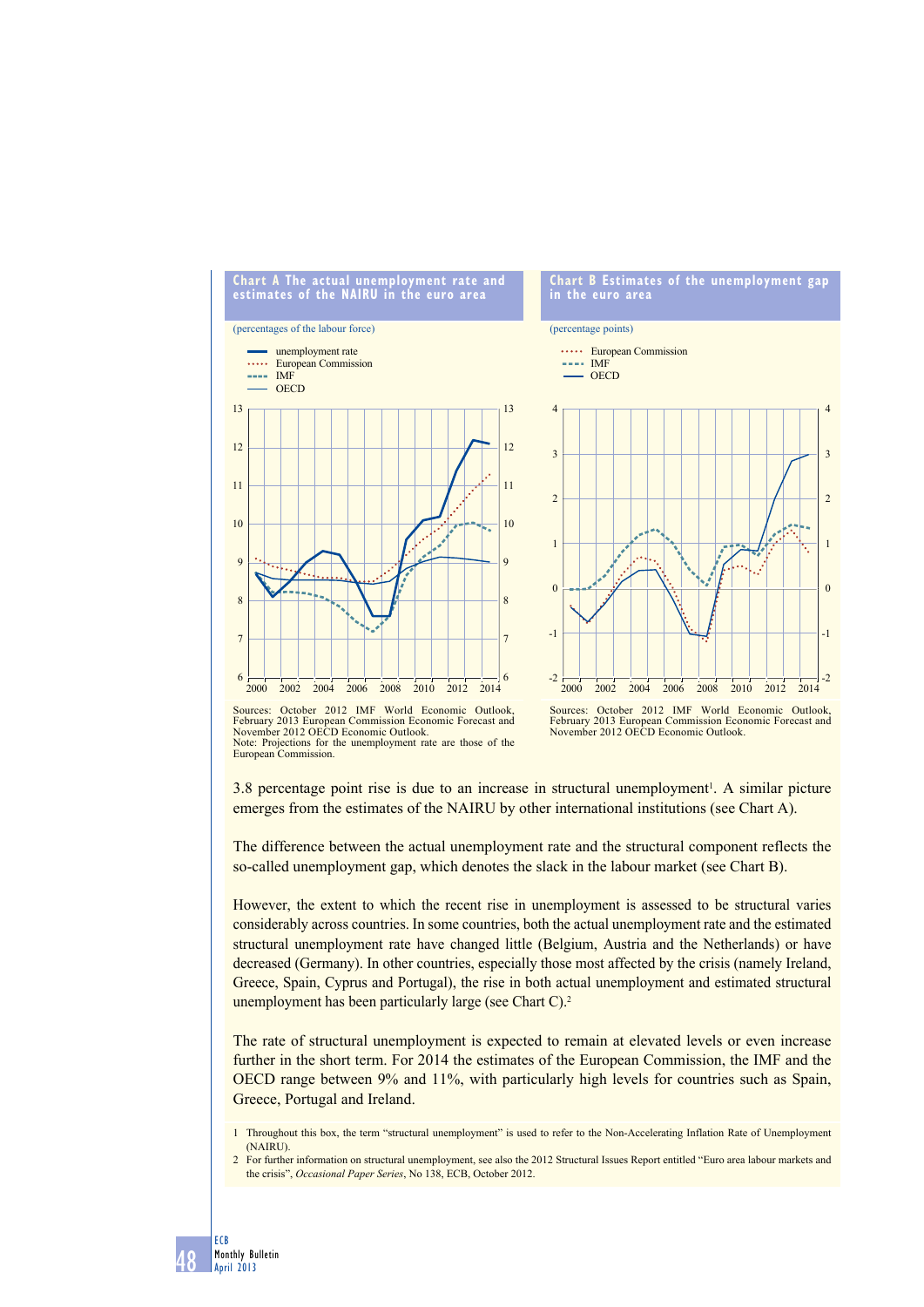### **eConomiC And monetARy deVeloPmentS**

Output, demand and the labour market

**Chart C decomposition of the change in the unemployment rate between 2007 and 2012**

#### (percentage points)

change in structural unemployment **EXECUTE:** change in cyclical unemployment





Source: European Commission AMECO database. Note: The sum of changes in structural unemployment and cyclical unemployment equals the change in total unemployment.

#### Source: Eurostat.

Notes: Classification based on International Standard Classification of Education. Low: Pre-primary, primary and lower secondary education; Medium: Upper secondary and post-secondary non-tertiary education; High: First and second stage of tertiary education.

## **Indications of a rise in structural unemployment**

Several factors may be behind the estimated recent rise in structural unemployment. First, the share of long-term unemployment has increased in many countries, as well as in the euro area as a whole. The longer the unemployed are out of work, the more likely it is that skills will diminish and their human capital will depreciate. Individuals experiencing longer periods of unemployment may be viewed less favourably by potential employers, making it harder for them to find jobs. Moreover, the longer they remain unemployed, the more discouraged they may become in their job searches and they may become increasingly detached from the labour market. The long-term unemployed may therefore become less effective in competing for jobs, resulting in a risk of a further rise in structural unemployment in the future. Second, the possible increase in mismatches between labour supply and labour demand may be another factor behind the rise in structural unemployment. In particular, the unemployment rate among the low-skilled workers has increased by far more than among the higher-skilled workers, indicating a strong fall in demand for the less-skilled, consistent with a rise in skills mismatch (see Chart D).

The increase in long-term unemployment and mismatches may be partly explained by the fact that, following the sharp decline in employment in the construction sector in many euro area countries, it may be difficult for unemployed construction workers to find jobs in other sectors of the economy.